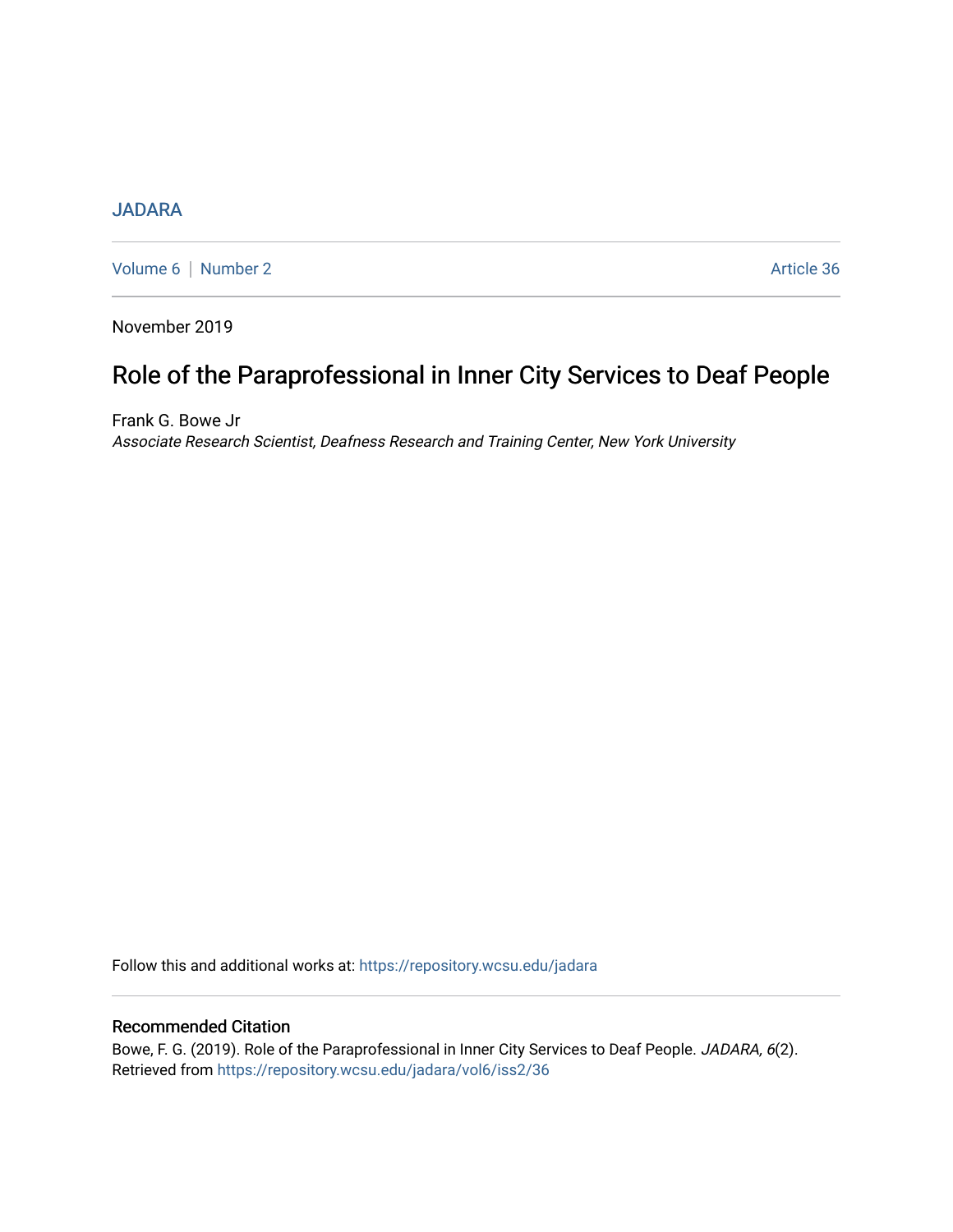# ROLE OF THE PARAPROFESSIONAL IN INNER CITY SERVICES TO DEAF PERSONS

#### By FRANK G. BOWE, JR., Associate Research Scientist, Deafness Research and Training Center, New York University

It is indeed a pleasure to be here today as part of this panel on problems of black deaf persons. The PRWAD Board of Directors has shown sensitivity and insight in selecting this long-neglected topic for special emphasis at its fifth national convention.

We are facing two huge problems here today. One is providing significant services for the often-overlooked population of "disadvantaged" deaf persons. The second is acquiring sorely-needed research-based knowl edge about this population so as better to meet their needs.

What little research we now have indicates gross undereducation, severe underemployment, high unemployment, marked social isolation, and restricted communication abilities among many black deaf persons. The same few research studies indicate that we have been largely unsuccessful in reaching and serving these persons (Furfey and Harte, 1968; Hairston and Bachman, 1967; Lunde and Bigman, 1959; Schein, 1968; Smith, 1971).

Paradoxically, at the very moment when our awareness of the needs of this population is highest, and our desire to serve them strongest, we face a crippling manpower shortage which severely limits our efforts.

Another apparent roadblock is the seeming lack of demand by these persons for services. This phenomenon appears to have at least two causes: poor communication skills among many of these persons due to their inadequate education, and a mistrust of "government," especially "white government" among persons responsible for or interested in these deaf persons.

We are, then, faced with two primary tasks. The first is finding and training the necessary manpower. The second is finding and training black deaf residents of the inner city.

These problems do not lend themselves to pat solutions. Yet we have to start somewhere. One logical place to begin is by exploring the possible utilization of paraprofessionals in inner city services to deaf persons.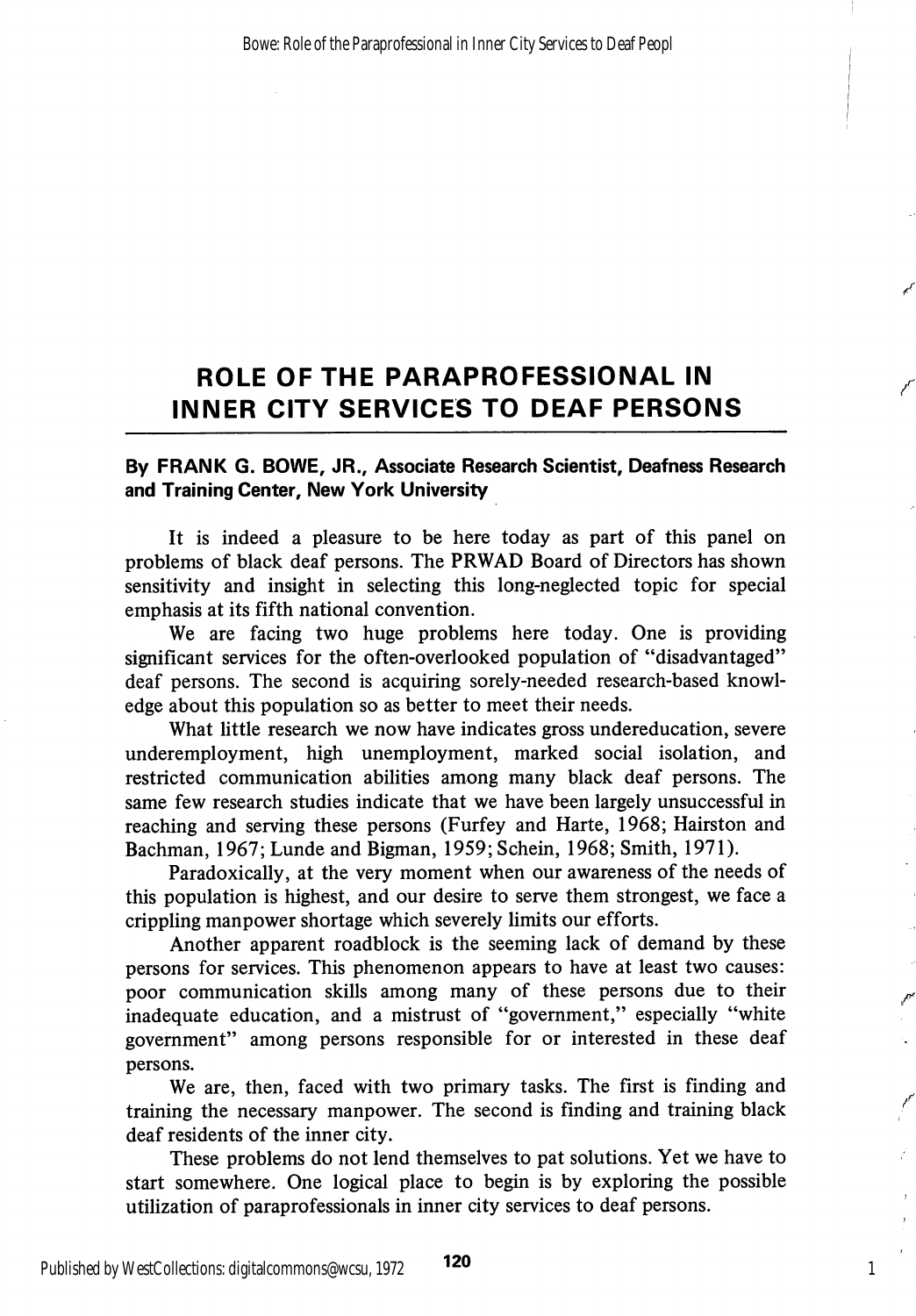#### ROLE OF THE PARAPROFESSIONAL IN INNER-CITY SERVICES

By the term "paraprofessionals" we usually mean supportive personnel who act as aides in areas for which they have received specific training. They are often drawn from the service area and are themselves members of the target population (Pearl and Reissman, 1965).

The use of paraprofessionals has several apparent benefits. First, by employing persons from the target area, we help to ease the high unemployment and severe underemployment among the population to be served. Second, because they reside in the target area and are members of the target group, these paraprofessionals can serve as a link between the agency and the clients. This is especially valuable in services to black deaf inner city residents. Paraprofessionals can help alleviate the distrust of "government" and can help draw potential clients to the agency. Finally, a reliable, supervised aide can relieve the rehabihtation counselor of a large share of his more mundane duties, freeing him to function more effectively doing the things only he is qualified to do (Patterson, 1968). A project in Wyoming suggests that aides might enable a counselor to double his caseload and improve the timing of events in the rehabilitation process (Galloway and Kelso, 1966).

Having suggested the use of paraprofessionals in inner city services to deaf persons, I must include the caveat that this approach is not without potential hazards (Peth, 1971). At times the agency may experience a personal relationship problem between an insecure counselor and his aides (Denham and Shatz, 1968). If the agency carefully delineates their respective roles and makes clear that the paraprofessional does not represent a threat to the professional rehabilitation counselor to the deaf (RCD), this problem should be minimized (Weber and Palmer, 1969).

A second potential difficulty involves the possible lack of confiden tiality on the part of the paraprofessionals. Again, with appropriate training, this should not be a major problem.

A great deal of work remains to be done to test the feasibility of this approach and to implement plans to use paraprofessionals in inner city services to deaf persons. We must study the role and function of the RCD in order to identify tasks which do not require the extensive training a professional counselor must receive. From a list of such tasks, we must select those that could be performed by deaf persons with short-term training. Training programs must then be designed and implemented. Evaluation of the performance of the trainees must follow.

I have posed some questions and suggested some possible answers. At this point the questions far outweigh the answers. The questions will remain topheavy until you, the professional rehabilitation workers with the adult deaf, move to provide the answers.

Thank you.

 $\hat{\mathbf{z}}$ 

۱

2